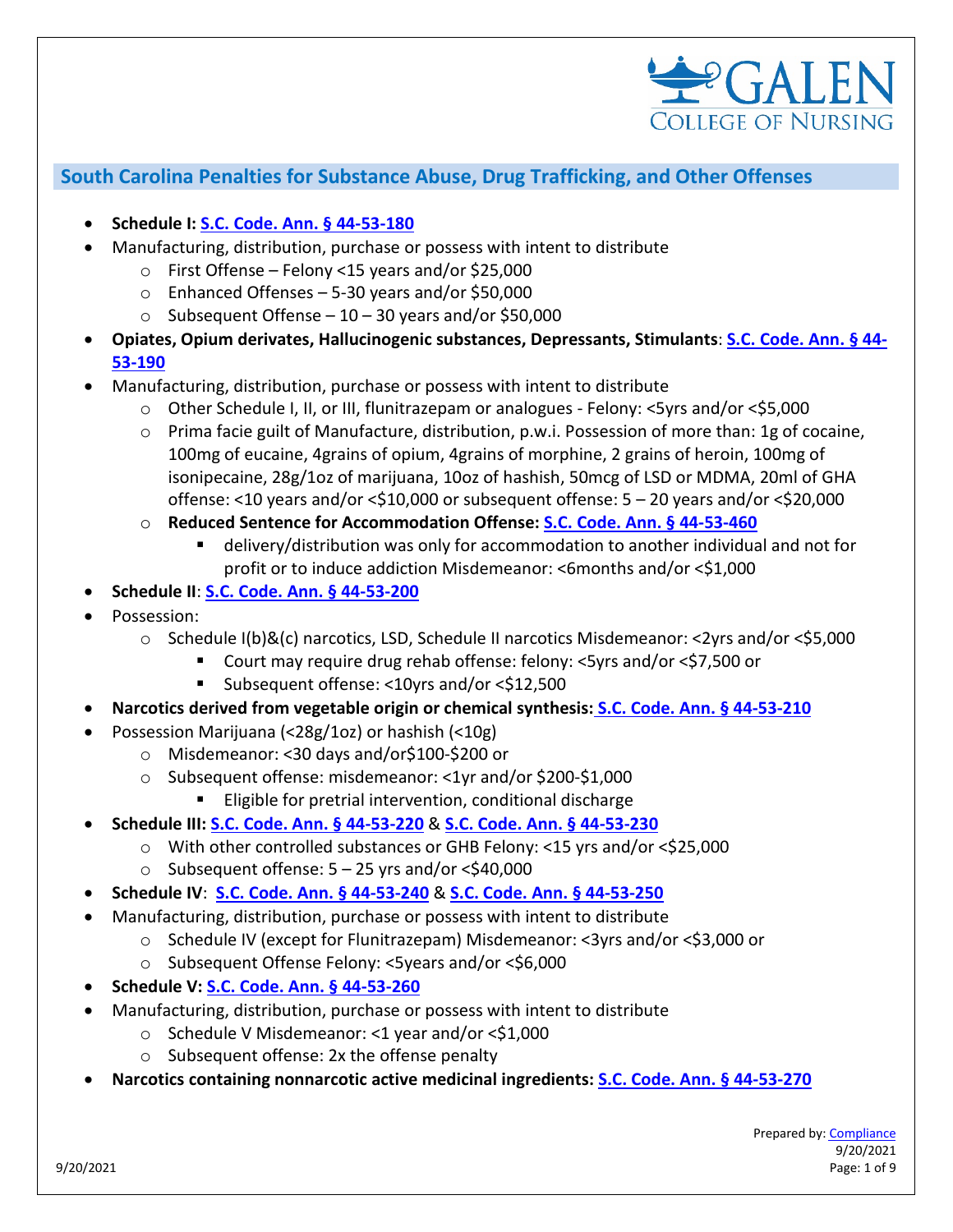- Possession, manufacturing, sale, advertising, or purchase or possess with intent to distribute drug paraphernalia **[S.C. Code. Ann. § 44-53-391](https://www.scstatehouse.gov/code/t44c053.php)**
	- o Civil fine: <\$500; corporation: <\$50,000

#### **Trafficking Offenses:**

**[S.C. Code. Ann. § 44-53-370 \(e\)](https://www.scstatehouse.gov/code/t44c053.php)**

- **Marijuana:**
- $10 100$ lbs
	- o offense: 1-10yrs; \$1,000
	- o offense: 5-20yrs; \$15,000
		- Or subsequent offense: 25yrs; \$25,000
- 100 2,000lbs/ 100 1,000j plants
	- o 25 yrs; \$25,000
- 2,000 10,000lbs / 1,000 10,000 plants
	- o 25 yrs; \$50,000
- > 10,000lbs/>10,000 plants
	- o 25-30 years;\$200,000
- **Cocaine:**
- $10 28g$ 
	- o offense 3-10 years;\$25,000
	- o offense: 5-30yrs; \$50,000
		- or subsequent offense: 25-30yrs; \$50,000
- 28-100g
	- o offense: 7-25yrs; \$50,000
	- o offense: 7-30yrs; \$50,000
		- or subsequent offense: 25-30yrs; \$50,000
- 100-200g
	- o 25yrs; \$50,000;
- 200-400g
	- o 25yrs; \$100,000;
- >400g
	- o 25-30yrs; \$200,00
- **Morphine, Opium, Heroin**
- 4-14g
	- o offense: 7-25yrs; \$50,000
		- or subsequent offense: 25yrs; \$100,000
- 14-28g
	- o 25yrs; \$200,000
- $>28g$ 
	- o 25-40yrs; \$200,000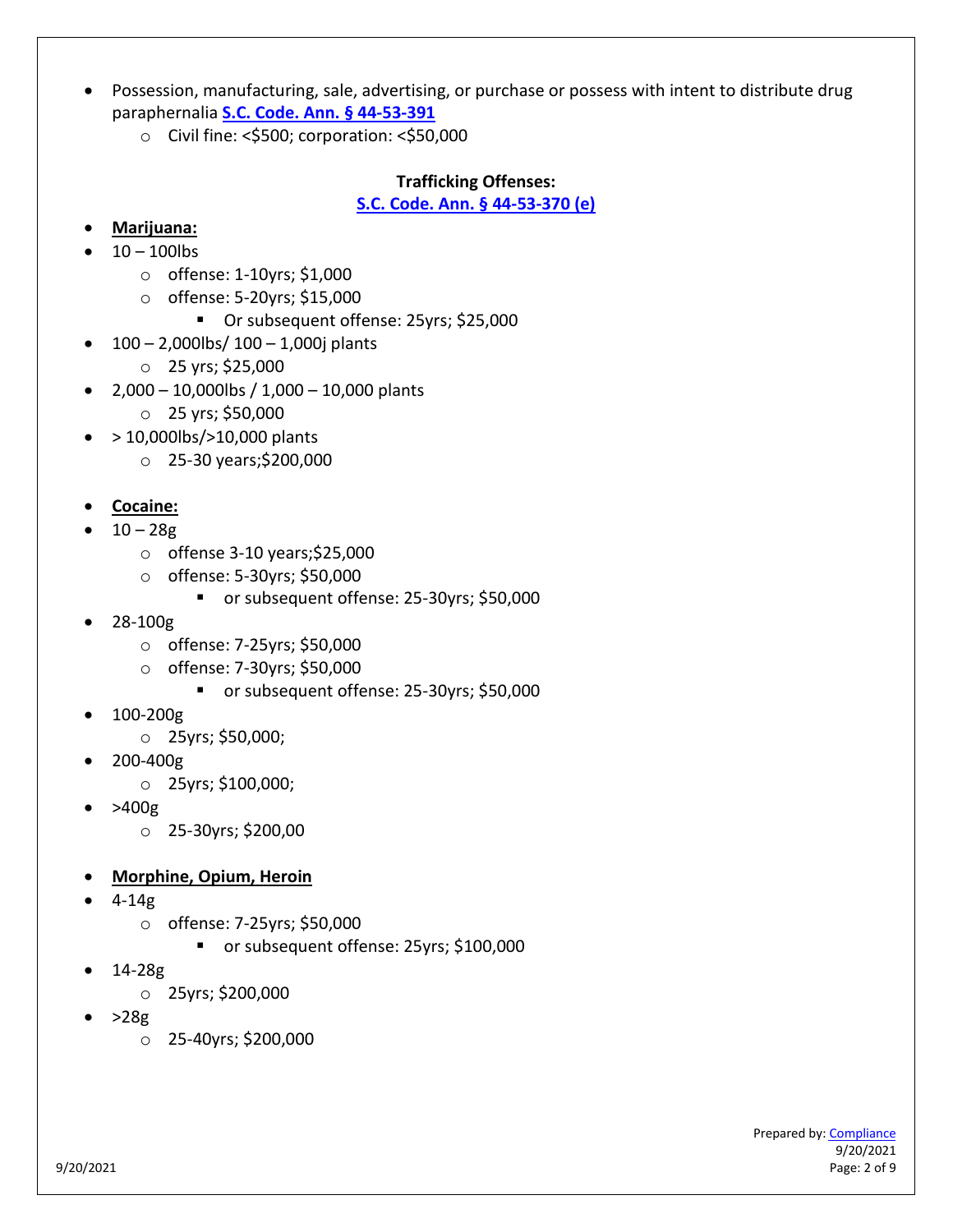### • **Methaqualone (Quaalude)**

- 15-150g
	- o offense: 1-10yrs; \$10,000
		- or subsequent offense: 25yrs; \$25,000
- 150-1500g
	- o 25yrs; \$25,000;
- 1500g-15kg
	- o 25yrs; \$50,000
- $\bullet$  >15 $kg$ 
	- o 25-30yrs; \$200,000
- **LSD**
- 100-400 units
	- o offense: 3-10yrs; \$20,000
	- o offense: 5-30yrs; \$40,000
		- <sup>3</sup> 3rd or subsequent offense: 25-30yrs; \$50,000
- 500-1,000
	- o offense; 7-25yrs; \$50,000
	- o offense; 7-30yrs; \$50,000
		- or subsequent offense: 25-30yrs; \$50,000
- $>1,000$ 
	- o 25yrs; \$100,000
- **Flunitrazepam**
- 1-100g
	- o offense: 1-10yrs; \$10,000
	- o offense: 25yrs; \$25,000
- 100-1,000g
	- o 25yrs; \$25,000
- 1,000g-5kg
	- o 25yrs; \$50,000
- $>$ 5 $kg$ 
	- o 25-30yrs; \$200,000
- **GHA**
- 50ml/mg
	- o offense: 1-10yrs; \$10,000
		- 2nd or subsequent offense: 25yrs; \$25,000
- **MDMA**
- 100-500u
	- o offense: 3-10yrs; \$20,000
	- o 2nd offense: 5-30yrs; \$40,000
		- Subsequent offense: 25-30yrs; \$50,000
- 500-1,000u
	- o offense: 7-25yrs; \$50,000
	- o offense: 7-30yrs; \$50,000 or subsequent offense: 25-30yrs; \$50,000
- >1,000u
	- o 25yrs; \$100,000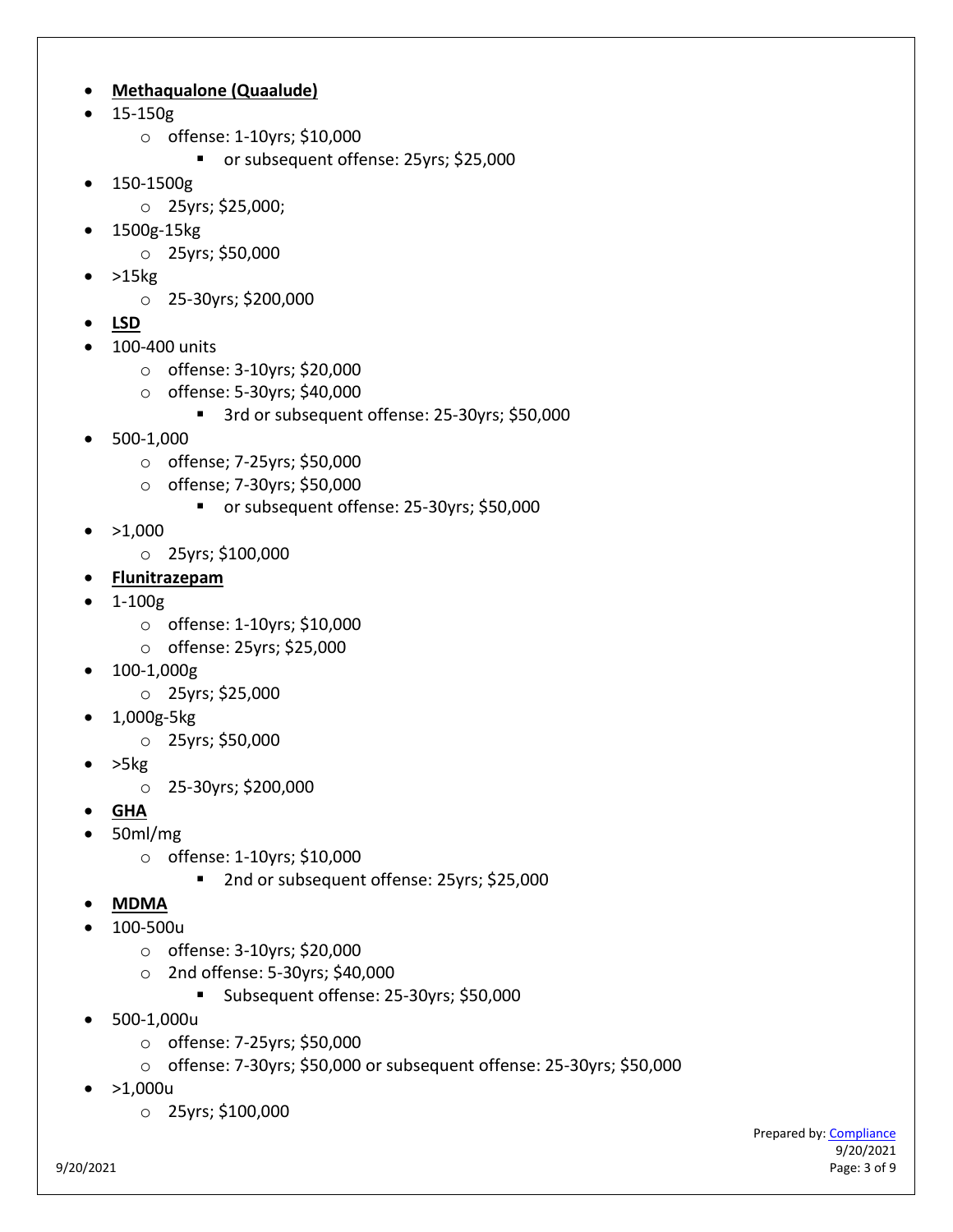#### • **"Methamphetamine and Cocaine Base" Specific Offenses: [S.C. Code. Ann. § 44-53-375](https://www.scstatehouse.gov/code/t44c053.php)**

- Possession of <1g of methamphetamine/cocaine base
	- o offense: Misdemeanor: <3yrs and/or <\$5,000 drug rehab may be required
	- o offense: felony: <5yrs and/or <\$7,500
	- o offense: felony: <10yrs and/or <\$12,500
- Manufacture, distribution, or purchase or possess with intent to distribute of
	- methamphetamine/cocaine base (Felony) \*Possession of >1g is prima facie evidence of manufacture
		- $\circ$  offense: <15yrs and/or <\$25,000
		- $\circ$  offense: 5-30yrs and/or <\$50,000
			- or subsequent offense: 10-30yrs and/or <\$50,000
- **Trafficking in methamphetamine and cocaine base (felony)**
- 10-28g
	- o offense: 3-10yrs; \$25,000
	- o offense: 5-30yrs; \$50,000
		- subsequent offense: 25-30yrs; \$50,000
- 28-100g
	- o offense: 7-25yrs; \$50,000
	- o offense: 7-30yrs; \$50,000
		- or subsequent offense: 25-30yrs; \$50,000
- 100-200g
	- o 25yrs; \$50,000
- 200-400g
	- o 25yrs; \$100,000
- $>400g$ 
	- o 25-30yrs; \$200,000
- **Trafficking in pseudoephedrine, ephedrine, or phenylpropanolamine**
- 9-28g
	- o offense: <10yrs; \$25,000
	- o 2nd offense: 5-30yrs; \$50,000
		- or subsequent offense: 25-30yrs; \$50,000
- 28-100g
	- o offense: 7-25yrs; \$50,000
	- o offense: 7-30yrs; \$50,000
		- or subsequent offense: 25-30yrs; \$50,000
- 100-200g
	- o 25yrs; \$50,000
	- o 25yrs; \$100,000
	- o 25-30yrs; \$200,000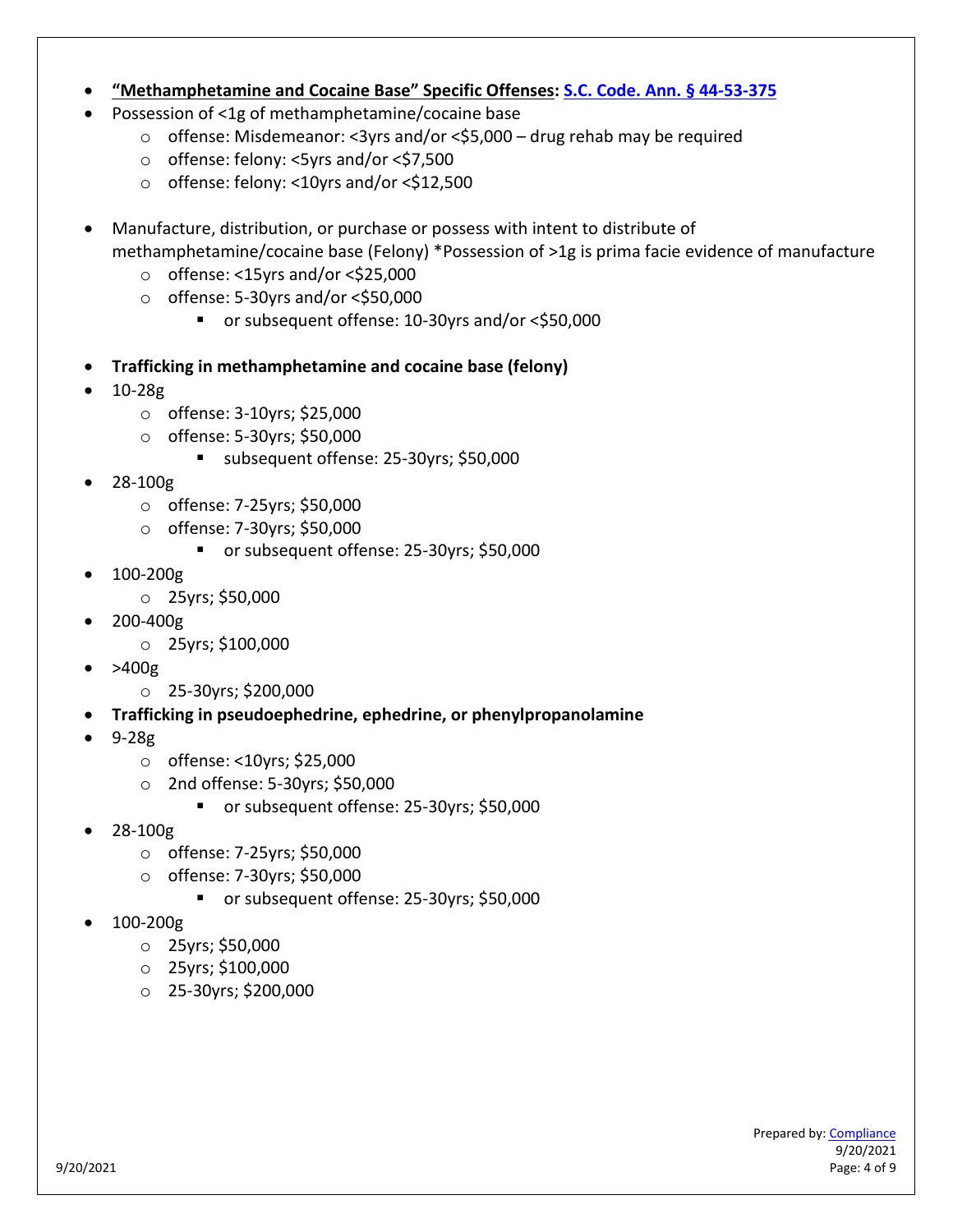### • **Retail Sale of products containing ephedrine or pseudoephedrine [S.C. Code. Ann. § 44-53-398](https://www.scstatehouse.gov/code/t44c053.php)**

- Sale of nonprescription ephedrine, pseudoephedrine or phenylpropanolamine not behind a counter or other barrier
	- o offense: <\$5,000
	- o offense: <\$10,000
	- o Misdemeanor
- sale to an individual in any single day of a nonprescription product containing <3.6g
	- o offense: <\$5,000
	- o offense: <\$10,000
	- o Misdemeanor
- sale/possession of <9g in a 30 day period (Felony)
	- o offense: <5yrs and/or <\$5,000
		- or subsequent offense: <10yrs and/or >\$10,000
- unlawful purchase by retailer of product from any entity other than registered manufacturer/distributor
	- $\circ$  offense: <1yr and/or <\$1,000
	- o offense: <3yrs and/or <\$5,000
	- o Misdemeanor
- Violation of identification requirements (Misdemeanor)
	- o offense: \$500-\$1,000
	- o offense: \$1,000-\$5,000
	- o or subsequent: \$5,000-\$10,000
- violation of log requirements in sale (Misdemeanor)
	- o offense: \$500-\$1,000
	- o offense: \$1,000-\$5,000
	- o or subsequent: \$5,000-\$10,000
- possession, manufacture, delivery or p.w.i. of products altered from their original condition (Felony)
	- o offense: <5yrs and/or <\$5,000
	- o or subsequent offense: <10yrs and/or >\$10,000
	- misrepresentation in required log
		- o offense: misdemeanor: <\$1,000'
		- o or subsequent offense: felony: <\$5,000
- **Disposal of waste from methamphetamine production [S.C. Code. Ann. § 44-53-376](https://www.scstatehouse.gov/code/t44c053.php)**
	- o offense: <5yrs and/or <\$5,000
	- o or subsequent offense: <10yrs and/or <\$10,000
- **Exposing child to methamphetamine [S.C. Code. Ann. § 44-53-378](https://www.scstatehouse.gov/code/t44c053.php)**
	- o offense: <5yrs and/or <\$5,000
	- o or subsequent offense: <10yrs and/or <\$10,000
- **Prescription and Registration Violations [S.C. Code. Ann. § 44-53-380](https://www.scstatehouse.gov/code/t44c053.php)**
- **\*\* All of the below offenses have a civil fine of <\$1,000 However,** 
	- **\*\*If Violation is committed Knowingly/Intentionally: It is a Felony: <5 Years or <\$10,000**
		- o Distribution of controlled substances in violation of prescription and registration requirements
		- $\circ$  distribution or manufacture of controlled substance not authorized by registration
		- $\circ$  omit, remove, alter required symbol under Federal Controlled Substances Act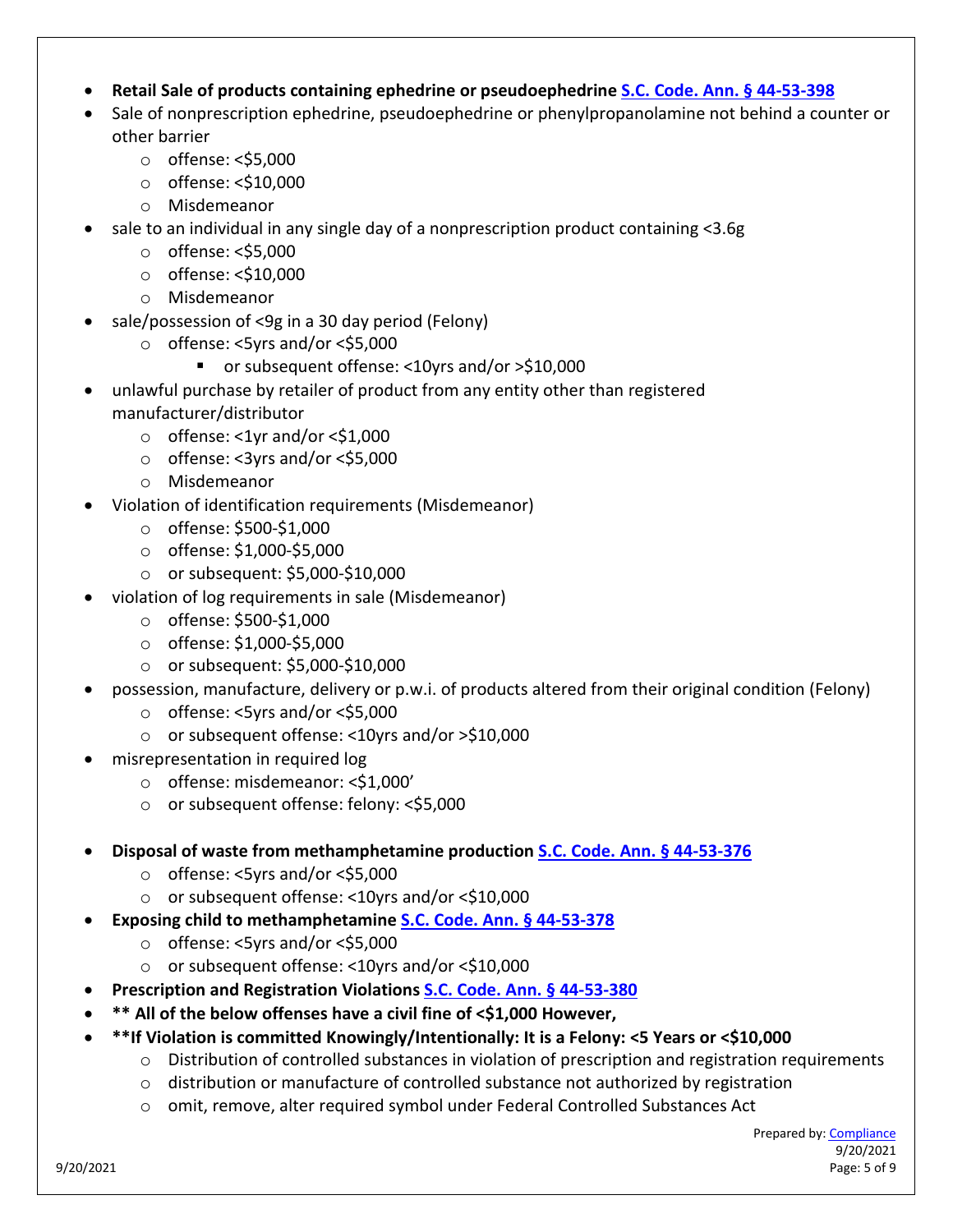- o refusal or failure to keep required records
- o refusing entry for authorized inspections
- o maintenance of place or vehicle which is resorted to by persons using controlled substances or storing and selling controlled substances
- $\circ$  failure to register to manufacture, distribute controlled substances as required
- **Knowing or intentionally [S.C. Code. Ann. § 44-53-390](https://www.scstatehouse.gov/code/t44c053.php)**
- distributing a Schedule I or II substance w/o required order form
- use of invalid registration number in manufacturing or distributing a controlled substance
- acquiring a controlled substance by misrepresentation
- furnishing false information or omitting information from required documentation
- distribution or possession of thing designed to reproduce likeness of drug or container so as to render a counterfeit substance
- distribute a noncontrolled substance or imitation controlled substance w/ expressed or implied representation that substance is a controlled substance
- **Practitioner issuing blank prescriptions; possession of blank prescription; w/holding information of other prescriptions from practitioner [S.C. Code. Ann. § 44-53-395](https://www.scstatehouse.gov/code/t44c053.php)**
	- o 1st offense: misdemeanor; <2yrs and/or <\$2,000
		- or subsequent offense: felony; <5yrs
- **Delivery, dispensation, or prescription of anabolic steroids w/o medical purpose; sale or delivery of anabolic steroids w/o valid prescription; sale or delivery of anabolic steroids by person who is not a practitioner, pharmacist or veterinarian [S.C. Code. Ann. § 44-53-1530\(1\)](https://www.scstatehouse.gov/code/t44c053.php)**
	- o offense: felony; <5yrs and/or <\$5,000
	- o or subsequent offense: <10yrs and/or <\$10,000
- **Possession of anabolic steroids w/o a valid prescription [S.C. Code. Ann. § 44-53-1530\(1\)](https://www.scstatehouse.gov/code/t44c053.php)**
	- o <10units Misdemeanor
	- o offense: <6months and/or <\$1,000
		- or subsequent offense: <1yr and/or <\$2,000
	- o 10-100units Misdemeanor
		- $\blacksquare$  offense: <1yrs and/or <\$2,000
			- or subsequent offense: <2yrs and/or <\$3,000
	- o >100units Felony
		- offense: <5yrs and/or <\$5,000
			- or subsequent offense: <10yrs and/or \$10,000
- **Enhancements**
- **Distribution to Minors [S.C. Code. Ann. § 44-53-440](https://www.scstatehouse.gov/code/t44c053.php)**
	- o Schedule I(b)&(c) narcotics or LSD, Schedule II narcotics, or crack cocaine: Felony; <\$10,000
- **[S.C. Code. Ann. § 44-53-577](https://www.scstatehouse.gov/code/t44c053.php) Use of a person under 17 to violate [S.C. Code. Ann. §44-53-370](https://www.scstatehouse.gov/code/t44c053.php) o[r S.C.](https://www.scstatehouse.gov/code/t44c053.php)  [Code. Ann. §44-53-375\(B\);](https://www.scstatehouse.gov/code/t44c053.php) receipt of controlled substance from person under 17**
	- o Felony: 5-15yrs
- **[S.C. Code. Ann. § 44-53-445](https://www.scstatehouse.gov/code/t44c053.php) Distribution or purchase w/in ½ mile of school, public park, public playground**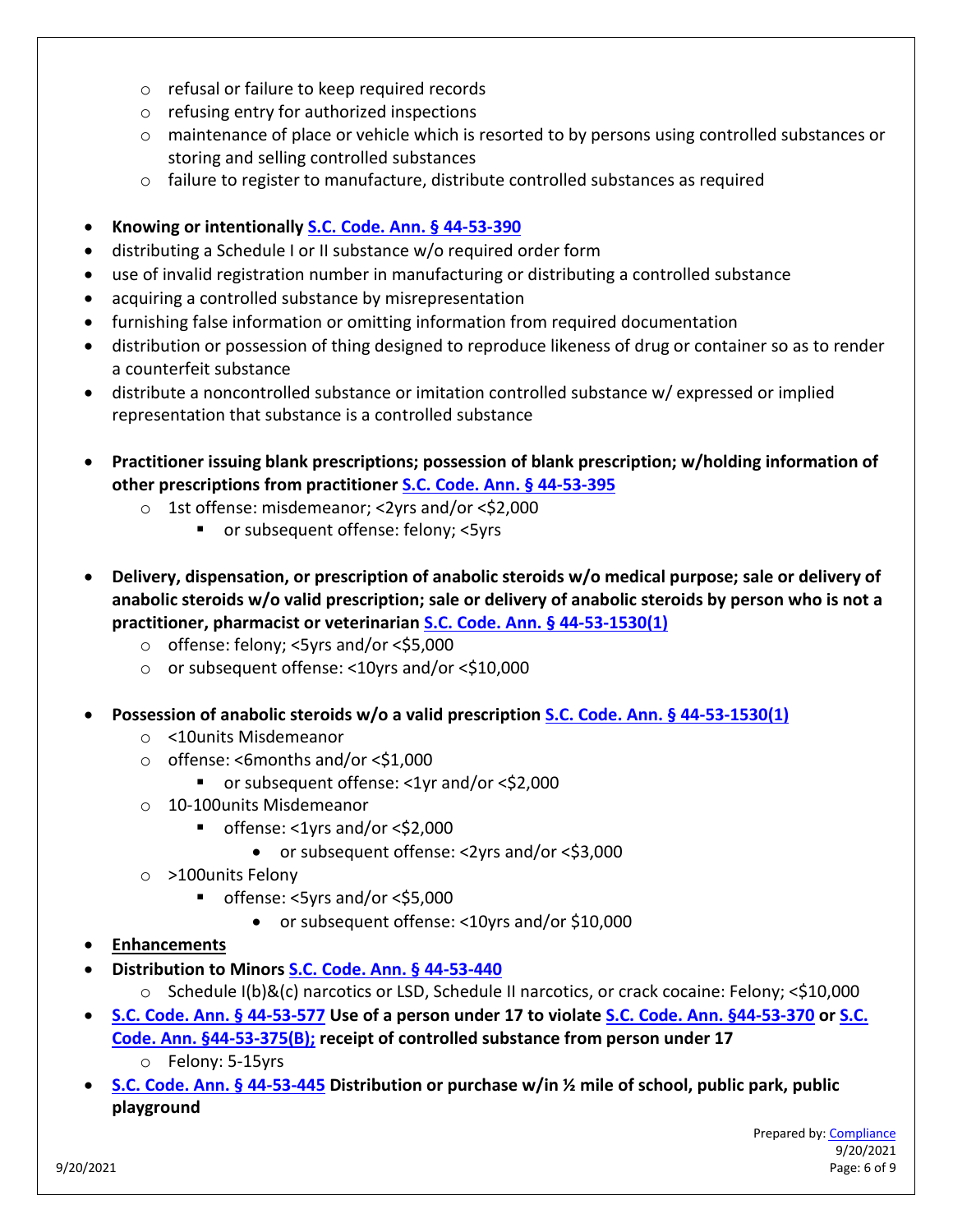- $\circ$  felony; <10 years and/or <\$10,000
- $\circ$  when violation is purchase of controlled substance; misdemeanor; <1year and/or <\$1,000
- **S.C. Code. Ann §44-53-450 Conditional Discharge for time offenders guilty of possession of controlled substances**
	- $\circ$  Conditional probation including drug rehab requirement at court's discretion
- **[S.C. Code. Ann § 44-53-475\(1\)](https://www.scstatehouse.gov/code/t44c053.php) Conducting financial transaction involving proceeds derived from unlawful narcotic activity w/ intent to promote unlawful narcotic activity or w/ knowledge that transaction is designed to conceal unlawful origin of proceeds**
	- o Felony: <\$500,000 (or 2x value of property involved) and/or 20years
	- o Civil Penalty: value of property/funds involved; or \$10,000 (whichever is greater)
- **[S.C Code. Ann §44-53-475\(2\)](https://www.scstatehouse.gov/code/t44c053.php) Transporting/transmitting funds from state outside of US w/ intent to promote unlawful narcotic activity or w/ knowledge that transaction is designed to conceal unlawful origin of proceeds**
	- $\circ$  Felony: <\$500,000 (or 2x value of property involved) and/or <20 years
	- $\circ$  Civil Penalty: value of property/funds involved; or \$10,000 (whichever is greater)
- **[S.C Code. Ann §44-53-475\(3\)](https://www.scstatehouse.gov/code/t44c053.php) Conducting financial transaction involving property represented by police to be proceeds derived from unlawful narcotic activity to promote unlawful narcotic activity**
	- o Felony: <\$500,000 (or 2x value of property involved) and/or <20 years
	- o Civil Penalty: value of property/funds involved; or \$10,000 (whichever is greater)
- **Alcohol Related Offenses**
- **[S.C. Code. Ann. § 61-6-4010:](https://www.scstatehouse.gov/code/t61c006.php) Unlawful manufacture, possession, or sales.**
	- $\circ$  It is unlawful for a person to: manufacture, store, keep, receive, have in possession, transport, ship, buy, sell, barter, exchange, or deliver alcoholic liquors, except liquors acquired in a lawful manner and except in accordance with the provisions of this title **OR**
	- $\circ$  Accept, receive, or have in possession alcoholic liquors for unlawful use pursuant to the provisions of this title
		- A person who violates this section is guilty of a misdemeanor and, upon conviction, must be punished as follows:
			- **for a first offense**, by a fine of not less than **\$600** or imprisonment for six months
			- **for a second offense**, by a fine of **\$1,500** or imprisonment for one year
			- **for a third or subsequent offense**, by a fine of \$**3,000** or imprisonment for two years

## • **[S.C. Code. Ann. § 61-6-4020:](https://www.scstatehouse.gov/code/t61c006.php) Transportation in Motor Vehicle**

- $\circ$  A person who is twenty-one years of age or older may transport lawfully acquired alcoholic liquors to and from a place where alcoholic liquors may be lawfully possessed or consumed. **If the cap or seal on the container has been opened or broken, it is unlawful to transport the liquors in a motor vehicle, except in a trunk, luggage compartment, or cargo area that is separate and distinct from the driver's and passengers' compartments.** For purposes of this exception, the luggage compartment or cargo area is not required to be a closed trunk that is accessible only from the exterior of the motor vehicle. **A person who violates this section is guilty of a misdemeanor and, upon conviction, must be fined not more than \$100 or imprisoned for not more than thirty days**.
- **[S.C. Code. Ann. § 61-6-4025:](https://www.scstatehouse.gov/code/t61c006.php) Possession of unlawfully acquired or manufactured alcoholic liquors in vehicle, vessel, or aircraft**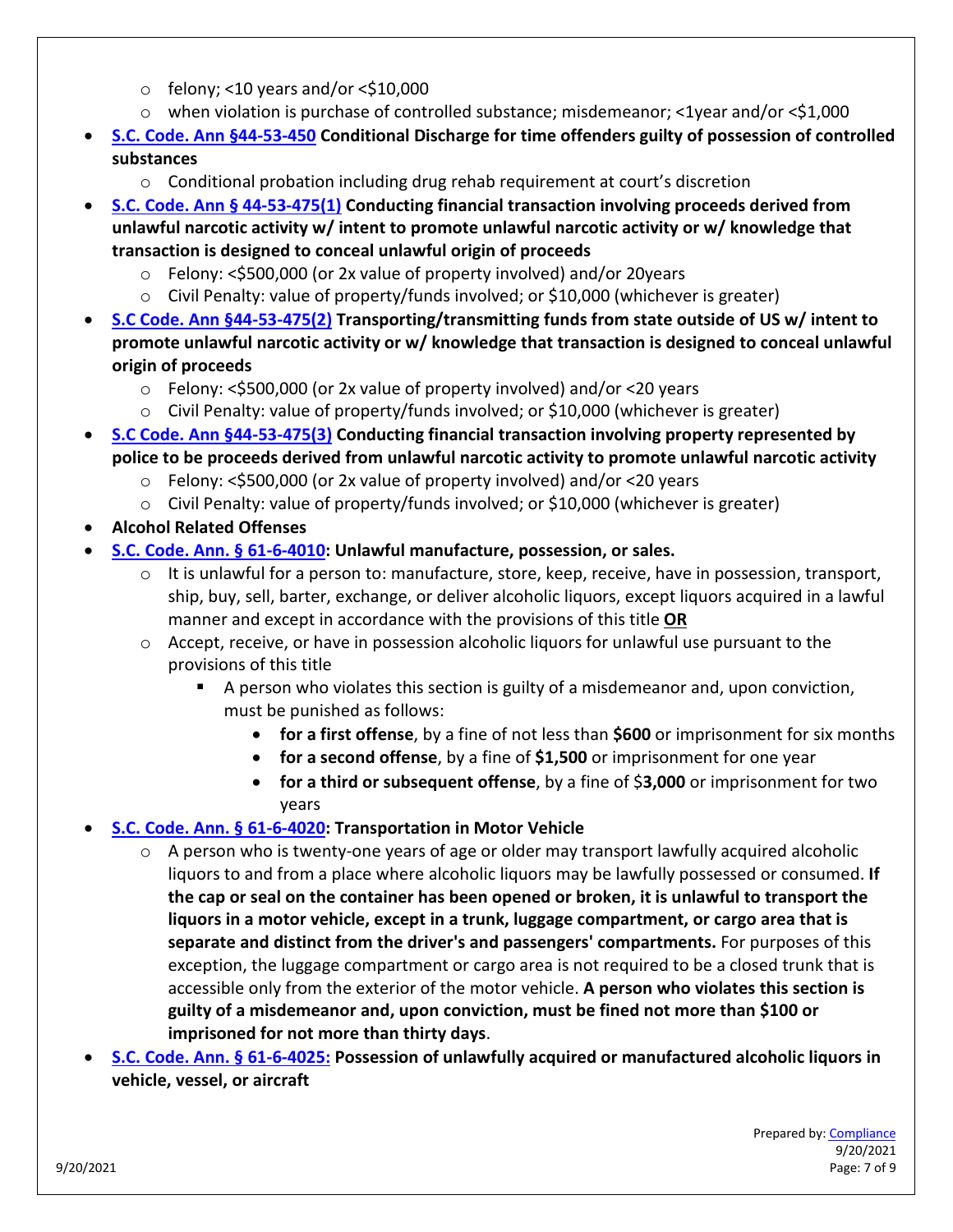- $\circ$  It is unlawful for a person to keep, store, have in possession, carry, ship, or transport in a vehicle, vessel, aircraft or other chattel, any unlawfully acquired or manufactured alcoholic liquors.
	- A person who violates this section is guilty of a misdemeanor and, upon conviction, must be punished as follows:
		- **for a first offense**, by a fine of not less than **\$600** or imprisonment for six months
		- **for a second offense**, by a fine of **\$1,500** or imprisonment for one year **AND**
		- **for a third or subsequent offense**, by a fine of **\$3,000** or imprisonment for two years.

## • **[S.C. Code. Ann. § 61-6-4070:](https://www.scstatehouse.gov/code/t61c006.php) Transfer to person under the age of twenty-one years.**

- $\circ$  It is unlawful for a person to transfer or give to a person under the age of twenty-one years for the purpose of consumption of alcoholic liquors in the State unless the person under the age of twenty-one is recruited and authorized by a law enforcement agency to test a person's compliance with laws relating to the unlawful transfer or sale of alcoholic liquors to a minor. A person who violates this section is guilty of a misdemeanor and, upon conviction
	- for a first offense, must be fined not less than two hundred dollars nor more than three hundred dollars or imprisoned not more than thirty days, or both
	- for a second or subsequent offense, must be fined not less than four hundred dollars nor more than five hundred dollars or imprisoned not more than thirty days, or both
- $\circ$  \*\* The provisions of this section do not apply to a:
	- spouse over the age of twenty-one giving alcoholic liquors to his spouse under the age of twenty-one in their home
	- parent or guardian over the age of twenty-one giving alcoholic liquors to his children or wards under the age of twenty-one in their home **OR**
	- **Person giving alcoholic liquors to another person under the age of twenty-one in** conjunction with a religious ceremony or purpose if the alcoholic liquors were lawfully purchased.

## • **[S.C. Code. Ann. § 61-6-4075:](https://www.scstatehouse.gov/code/t61c006.php) Purchase of alcoholic beverage for minor; penalty**.

- $\circ$  It is unlawful for a person who purchases alcoholic liquors while on licensed premises to give the alcoholic liquors to a person to whom it cannot lawfully be sold on the premises. A person who violates the provisions of this section, upon conviction
	- for a first offense, must be fined not less than two hundred dollars nor more than three hundred dollars or imprisoned not more than thirty days, or both; **AND**
	- for a second or subsequent offense, must be fined not less than four hundred dollars nor more than five hundred dollars or imprisoned not more than thirty days, or both
- **[S.C. Code. Ann. § 61-6-4700:](https://www.scstatehouse.gov/code/t61c006.php) Consumption of alcoholic liquor on premises.**
	- o It is unlawful for a person to drink alcoholic liquors on the premises of a retail, wholesale, or manufacturing alcoholic liquor business or business establishment. A person who violates this section is guilty of a misdemeanor and, upon conviction, must be punished as follows
		- **for a first offense**, by a fine of one hundred dollars or imprisonment for thirty days
		- **for a second offense,** by a fine of two hundred dollars or imprisonment for sixty days; and
		- **for a third or subsequent offense**, by a fine of three hundred dollars or imprisonment for ninety days.